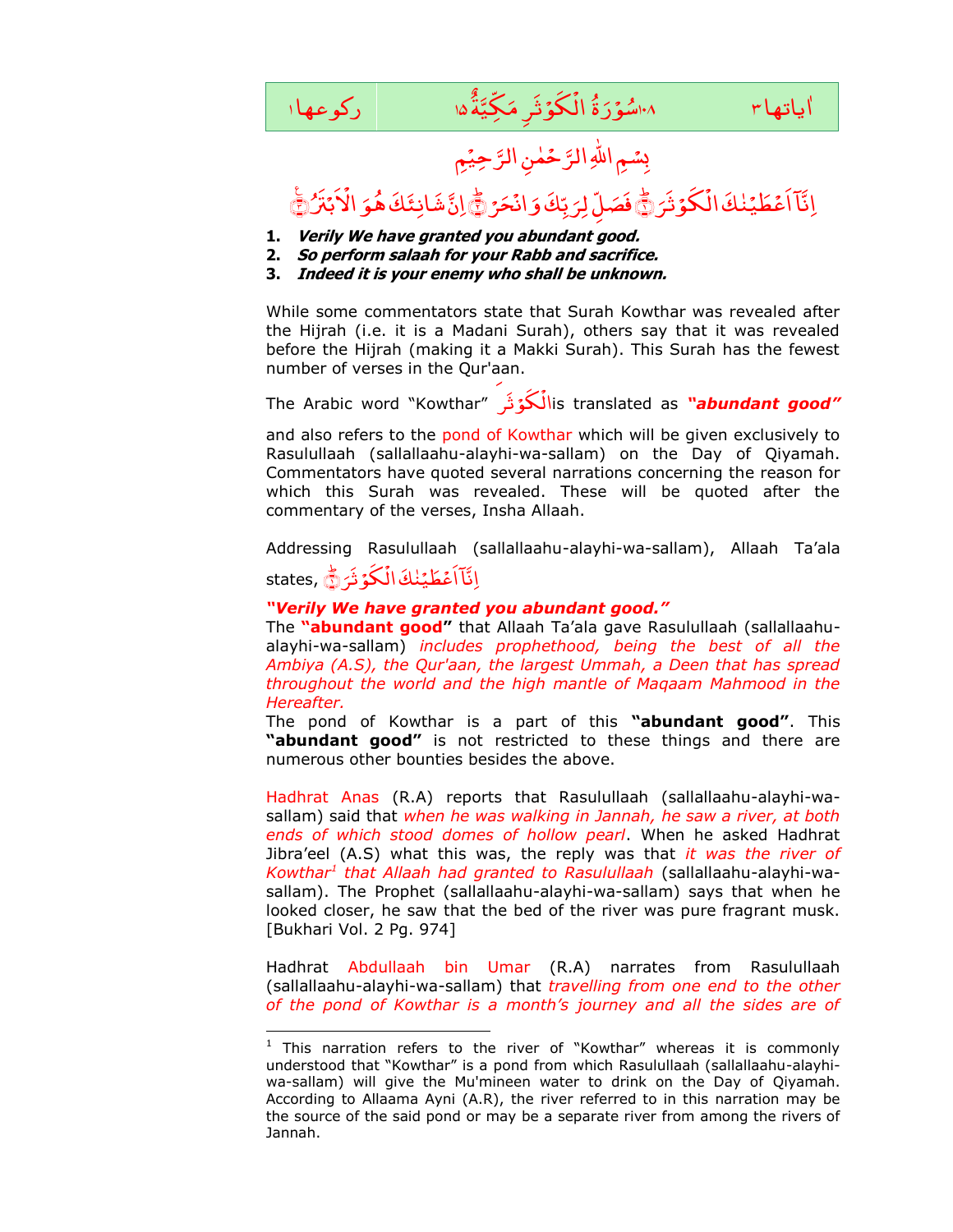*equal length.* The *water is whiter than milk, more fragrant than musk and has as many cups as the number of stars in the sky. Whoever drinks from there shall never be thirsty again.* ["Mishkaat" Pg. 487 from Bukhari and Muslim]

Hadhrat Abu Hurairah (R.A) narrates that Rasulullaah (sallallaahualayhi-wa-sallam) said, *"My pond shall be so large that the distance between two ends is longer than the distance between Eela and Aden. Its water is whiter than snow, sweeter than milk mixed with honey and it will have more cups than the stars in the sky. I shall have to turn away the people of other Ummahs just as a person turns away the camels of other people from the drinking place of his camels."*

The Sahabah (R.A) enquired, "O Rasulullaah (sallallaahu-alayhi-wasallam)! *Will you be able to recognise us on the Day of Qiyamah*?" Rasulullaah (sallallaahu-alayhi-wa-sallam) replied, *"I shall certainly be able to recognise you because you will have a sign that no other Ummah will have. You will come to me at the pond with your faces, hands and feet shining with the effect of wudhu."* ["Mishkaat" Pg. 487 from Muslim]

According to another narration, *the pond will have as many gold and silver cups as the stars in the sky.* ["Mishkaat" Pg. 487 from Muslim]

Rasulullaah (sallallaahu-alayhi-wa-sallam) also mentioned *that two channels from Jannah flow into the pond of Kowthar, augmenting its water supply. The one channel is of gold and the other of silver.*

Hadhrat Abdullaah bin Umar (R.A) narrates from Rasulullaah (sallallaahu-alayhi-wa-sallam) that *the pond of Kowthar is larger than the distance between Aden and Amman<sup>2</sup> .* 

*Its water is cooler than ice, sweeter than honey and more fragrant than musk.* 

*It will have more cups than the number of stars in the sky and the person who drinks once from the pond will never get thirsty ever again. The first to come there for water will be the poor Muhajirin.*"

When someone asked Rasulullaah (sallallaahu-alayhi-wa-sallam) for a description of these people,

Rasulullaah (sallallaahu-alayhi-wa-sallam) said, "They are those whose hair is dishevelled, whose faces are pale (because of hunger and hardship), for whom doors (of rulers and the rich) do not open and to whom women of high birth are not given in marriage. Their behaviour with people is so excellent that they fulfil every right that they owe to others while they do not demand the rights that others owe to them (i.e. they forgo many of these)."

This hadith describes the poor Muhajirin as people who could not afford to smarten themselves and who did not really care to do so because they disliked wasting time in this. They concentrated their efforts in preparing rather for the Aakhirah instead of for this world. They were so overcome with hardships in this world, that they were physically affected and their faces had become pale. People looked down on them and did

1

 $2$  This distance does not reflect the actual size of the pond, but is given to indicate that the pond is exceptionally large. It is for this reason that Rasulullaah (sallallaahu-alayhi-wa-sallam) sometimes mentioned the distance between Aden and Amman and sometimes the distance between Aden and Eela. The Arabs regarded these distances to be very lengthy.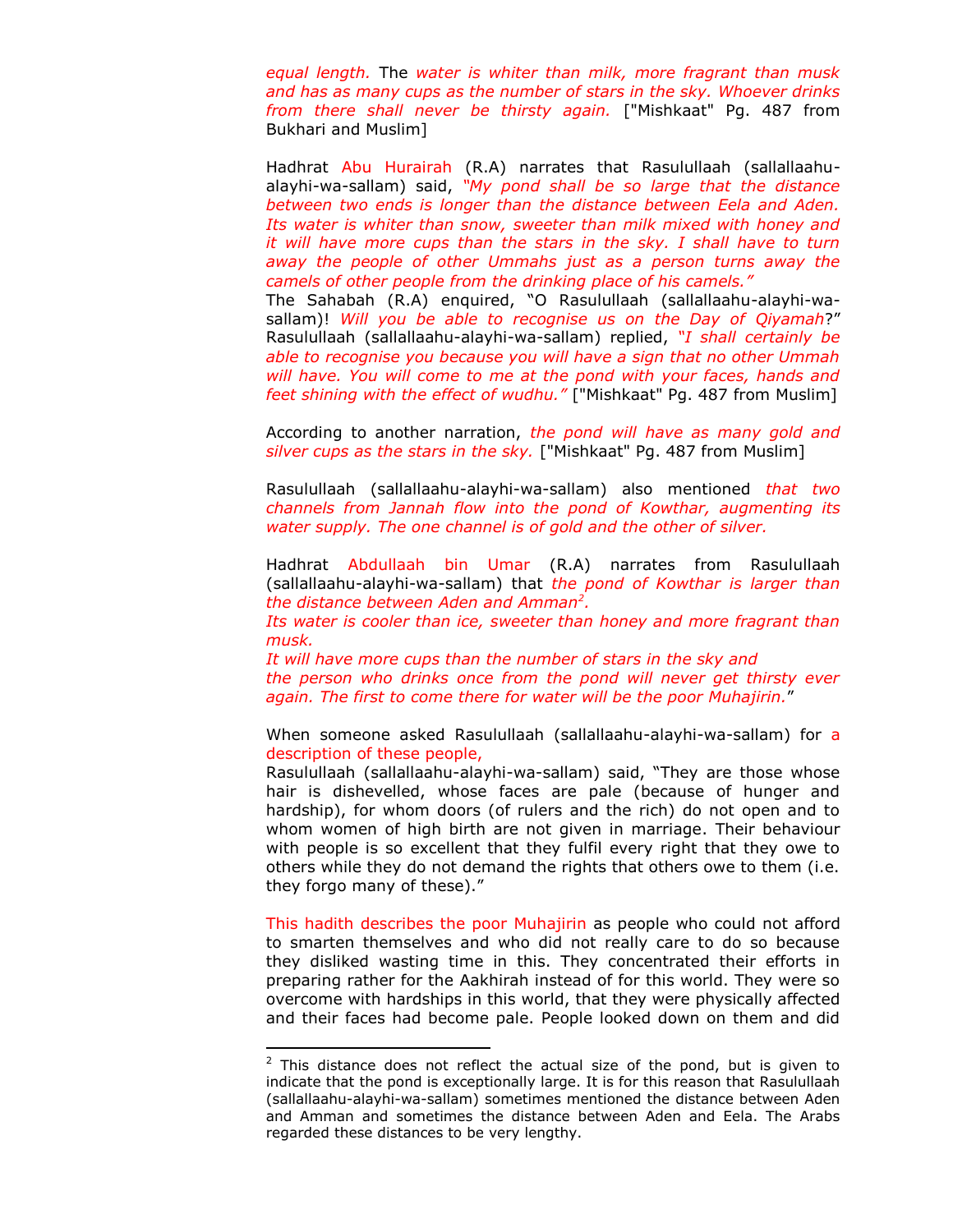not invite them for functions. In fact, the rich and upper-class would not even let them into their homes or marry their daughters to them. However, these people will be extremely honoured on the Day of Qiyamah when *they will be the first to drink from the hand of Rasulullaah* (sallallaahu-alayhi-wa-sallam) *at the pond of Kowthar.* 

When the Khalifa Hadhrat Umar bin Abdul Azeez (A.R) heard that the first people to drink from the pond of Kowthar will be those with dishevelled hair, dirty clothing, who are not married to women of high birth and for whom doors are not opened, he became extremely distressed. He said, "Alas! I am not like this. I am married to (Princess) Fatima the daughter of Abdul Malik and doors are opened for me. Now I will make sure that I shall not wash my hair until it becomes dishevelled and I shall not bath until my body becomes dirty." ["At Targheeb wat Tarheeb"]

Hadhrat Sahl bin Sa"d (R.A) narrates that Rasulullaah (sallallaahualayhi-wa-sallam) said, *"I shall be waiting to give people water from the pond of Kowthar. Whoever will pass by me shall drink from it and whoever drinks from it shall never be thirsty again*.

*Many people shall pass by me whom I will recognise and who will recognise me*. However, a barrier will be cast between us. I shall say, "This person was from us."

It will be said to me, *"You do not know what innovations this person had introduced (in Deen) after you*." I will then say, "Go away! Go away all those who changed my Deen after me."" ["At Targheeb wat Tarheeb"]

The condition of such a person will be tragic indeed. Suffering severe thirst on the Day of Qiyamah, he will reach the pond of Kowthar only to have the angels shove him away and to have the "Mercy of the universe" tell him to go away. Following the teachings of the Qur'aan and that Ahadeeth is the only avenue for a Muslim's salvation. It is tragic that people have introduced thousands of new practices into Deen and have corrupted it. When they are advised against this, they take offence and speak ill of the one giving them good advice. They should understand that one should do whatever Rasulullaah (sallallaahu-alayhiwa-sallam) told us to do and in the manner that Rasulullaah (sallallaahu-alayhi-wa-sallam) did it. One should not do things as one pleases. When we are told that a certain act will earn one great rewards, we should verify whether it is so and ask for references.

After recounting His great bounties on Rasulullaah (sallallaahu-alayhi-

wa-sallam), Allaah Ta'ala instructs, حَرُ ۞ ْ ان َ َک و ِ ّ ب ر<br>۔ فَصَلِّ لِرَبِّكَ وَانْحَرْ $\bar{\tilde{\mathbb{Z}}}$ 

## *"So perform salaah for your Rabb and sacrifice."*

This command includes *all types of salaah, be they Fardh, Waajib, Sunnah or Mustahab.* The second command is to sacrifice animals in the name of Allaah. This verse is actually a command to express gratitude for all the favours that Allaah Ta"ala has given one.

Salaah is the greatest form of physical Ibaadah and sacrificing an animal in the name of Allaah is really a Jihaad against the practices of the idolaters who sacrifice animals in the names of their idols. Although the address is to Rasulullaah (sallallaahu-alayhi-wa-sallam), the verse applies to every Muslim.